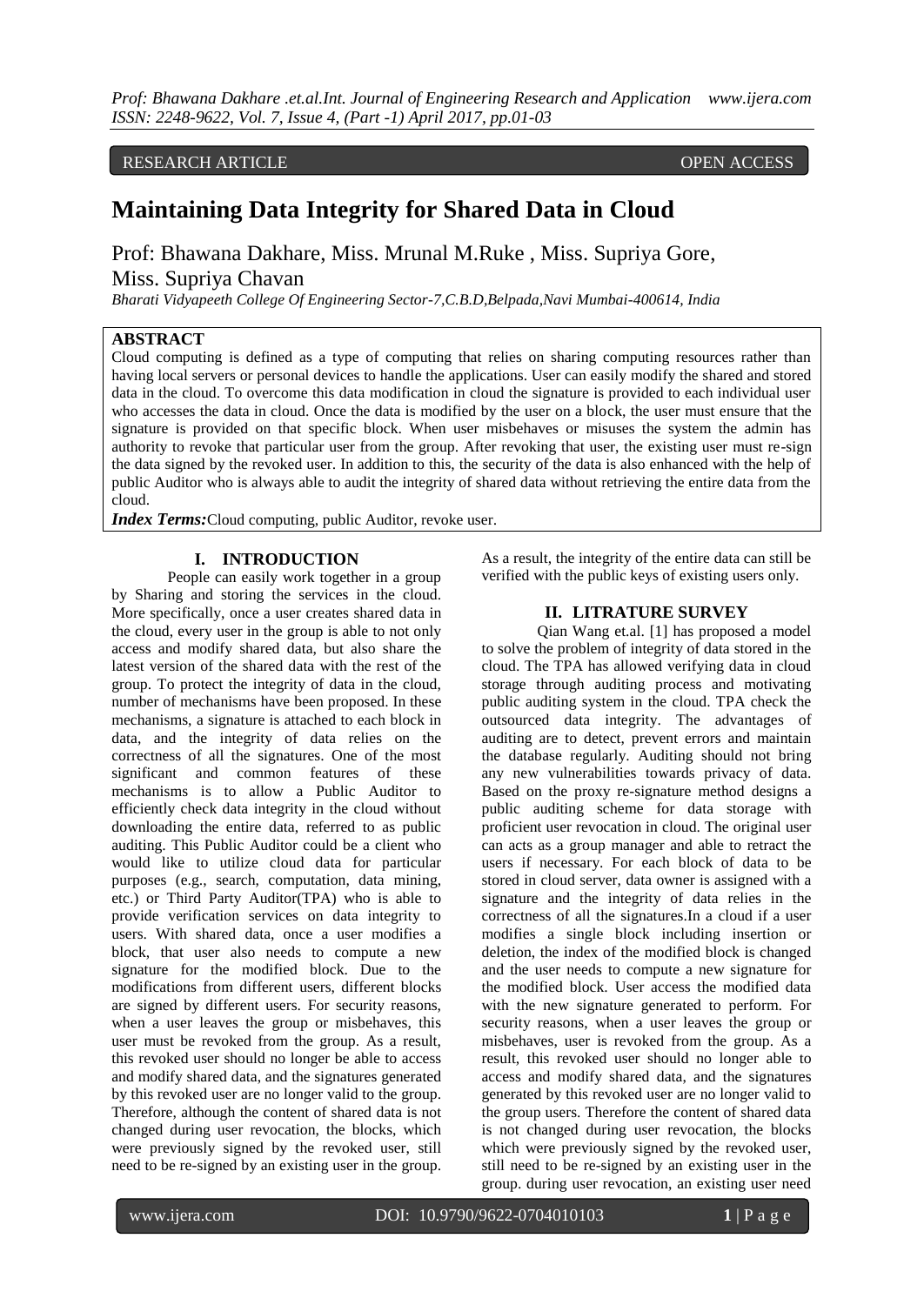to first download the blocks previously signed by the revoked user, verify the correctness of these blocks, then re-sign these blocks, and finally upload the new signatures to the cloud.[4] The authors Buying Wang et.al [4] has envisioned that data can be easily shared by group. Proxy re-signature technique was utilized with help of this method and the user can resign the revoked user block and need not to download data from server to verify the shared data integrity and also maintain the whole data integrity.

## **III. PROBLEM STATEMENT**

Many public auditing mechanisms were introduced for efficient integrity checking. During public auditing method it fails to preserve the identity privacy on shared data and results in reviling significant confidential information to Public Auditor. In existing system once the user is revoked from the system, the blocks which were previously signed by this revoked user used to be re-signed with the help of straightforward method. In which the public auditor asked to existing user to first download the blocks previously signed by the revoked user, then it verifies the correctness of the blocks, then re-sign these blocks and finally upload the resignature to the cloud. This method cause huge amount of communication and computation resources by downloading and verifying the blocks.

but the content of the block remains same. This method is insecure because the private data of revoked user is misused by an existing user. The proposed mechanism allows a public Auditor to efficiently check the data integrity in the cloud without downloading the entire data. This mechanism preserves the confidentiality of the shared data by using the proxy resignature mechanism. In this mechanism the blocks which were previously assign to revoked user will be resigned by the existing user. For the security purpose secret key will be provided while login. 3.SYSTEM MODEL In this proposed system the sharing of data between users in a group with highly secure manner in the cloud. An authorized member in a group must access the shared data using HMAC algorithm . During user revocation the block which were priioiusly signed by revoke user will be re-sign by an existing user in the group. Also the public verifier is able to verify the integrity of shared data without retrieving the entire data from the cloud.The Integrity of the data can be verified by using SHA- 1 algorithm. Identity of the signer on each block in shared data is kept private from the public verifier. This method also supports a novel public auditing mechanism for the integrity of shared data with efficient user revocation in cloud.



Fig1:Architecture Diagram

The System consists of the following module.

### **A. User Module**

User module can be divided into the following sub modules:

- 1.Registration
- 2.File upload
- 3.Download
- 4.Re-upload

# **B. Auditor Module**

Auditor Module can be divided into the following sub modules:

1.File Verification

2. View Verification Status

### **C. Owner Module**

Owner Module can be divided into the following sub modules:

- 1.View Files
- 2.Revoke User

### **IV. SECURITY MODEL**

**A. For Signature Generation:**

www.ijera.com DOI: 10.9790/9622-0704010103 **2** | P a g e